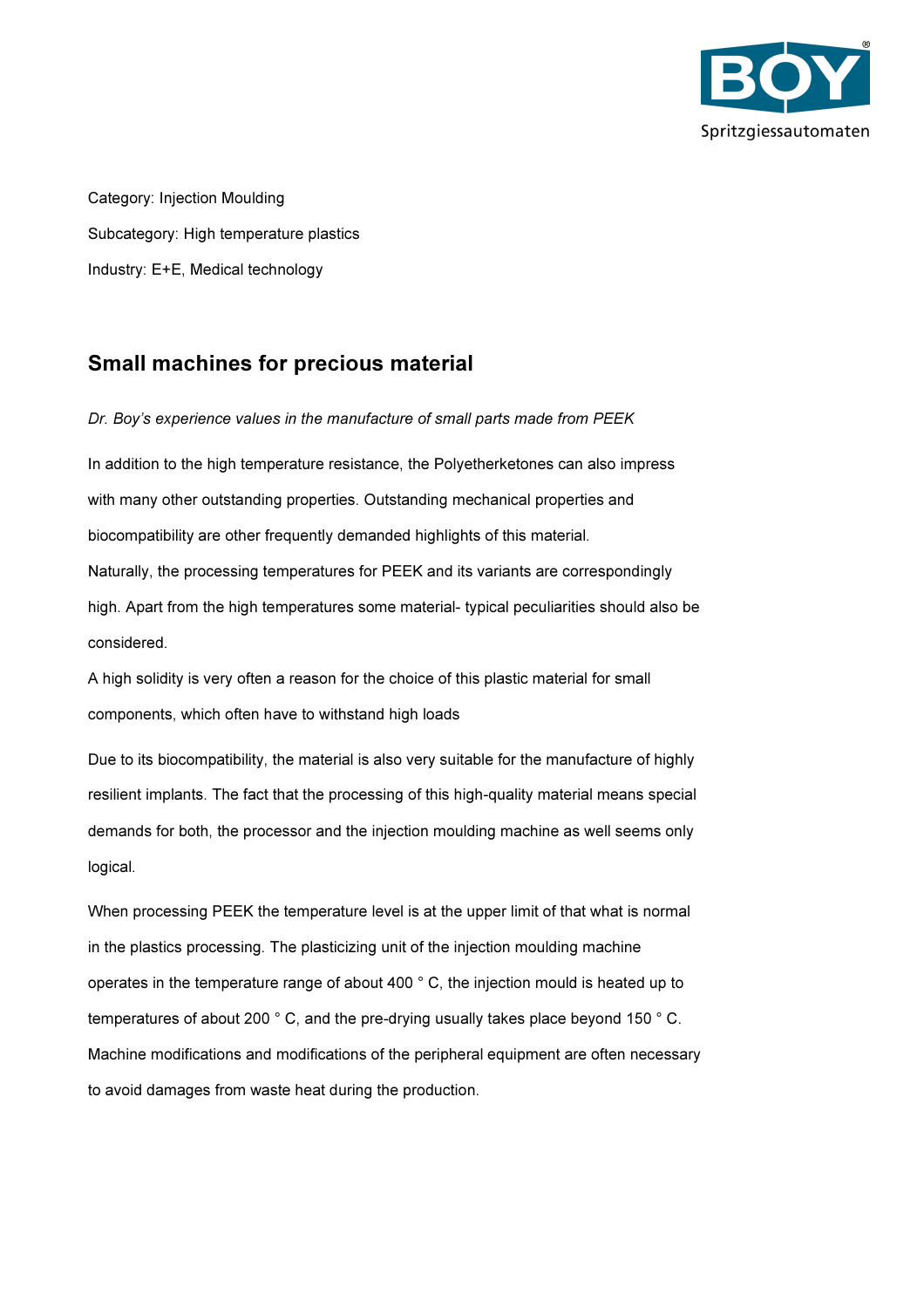

#### Prevention of thermal damage

Due to the high material costs of Polyetherketones an almost waste-free production is not only the target in case of medical applications. Hot runner moulds or moulds with compact gating systems are preferable to material-intensive solutions. These are often moulds with small numbers of cavities (picture 1) and complex moulding part contours make this necessary, too. Thus the low shot weights require small plasticizing units, i.e. in the PEEK processing small injection moulding machines are often considered as useful.



It is generally recommendable to adapt the plasticizing unit to the production conditions, i.e. the size must comply with the flow rate, whereby it should be observed that on the one hand the material is melted and homogenized, but on the other hand the dwell time in the plasticizing cylinder should not be too long. Very good results are achievable with the injection moulding machines Boy XS (picture 2) and Boy XXS (manufacturer: Dr. Boy GmbH & Co. KG). Both machines (clamping force: 100 and 63 kN respectively) are particularly suitable for the processing of high-temperature Thermoplastics due to the design of the antechamber of the screw and the nozzle as well. With a minimal screw pitch volume, the dwell time in the small plasticizing cylinders of the Boy injection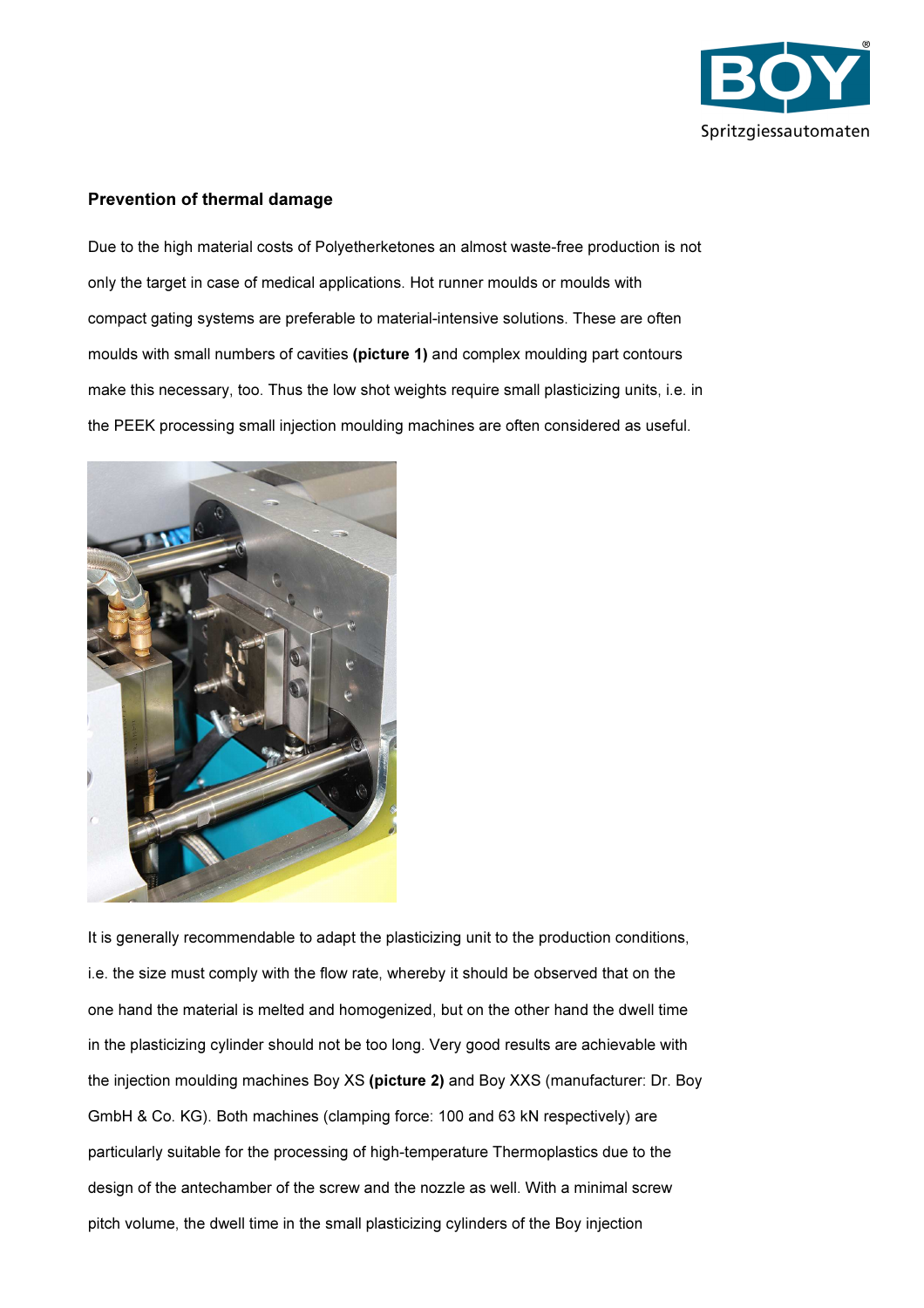

moulding machines is minimized. This means that a variety of materials can be processed without thermal damage even at high temperatures.



## Screw with special coating

Small housing parts "diode frames" for the electrical industry were manufactured on a BOY XS with a quadruple mould during the Fakuma 2017 (picture 3). The very thinwalled parts with wall thicknesses of 0.5 - 0.6 mm also have a very filigree grid with a flow cross-section of 0.25 mm², which produces a high shearing stress for the plastic. The weight of the 10 x 11.7 mm frames made of PEEK (KETASPIRE KT 880 natural, manufactured by SOLVAY SA) is 0.085 g. The gate with a weight of 0.33 g still has savings potential, but also serves for the removal and defined storage of the parts. A removal system grips and sorts the parts into separate containers (good and rejected parts) after a direct comparison of the quality-relevant process parameters with the specifications. The automation device is mounted laterally behind the cantilevered twoplaten clamping unit of the injection moulding machine (space-saving) and can optionally be equipped with a small conveyor belt.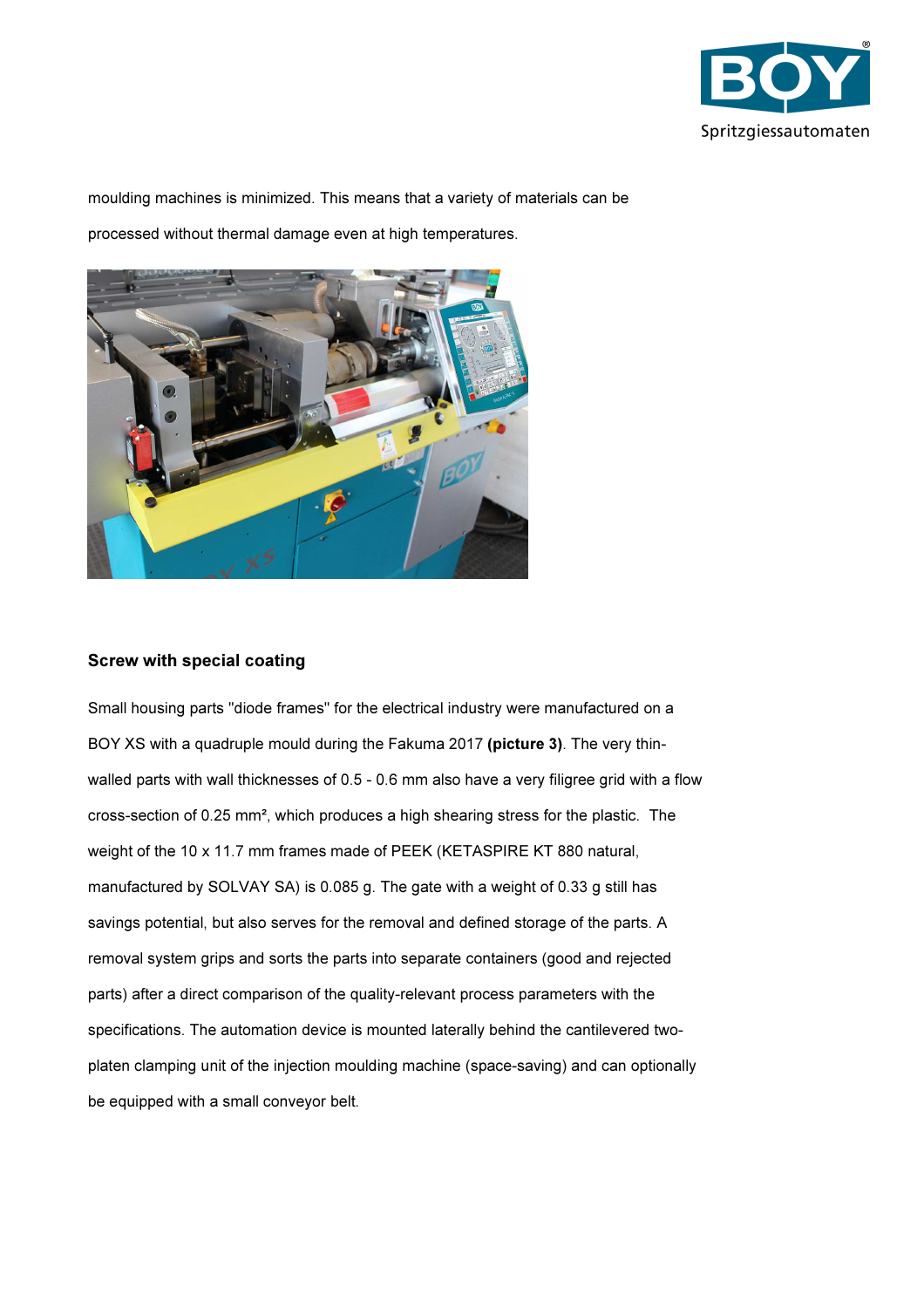



In the case of a test of bone implants for VBM Orthopedic Polymers - a French manufacturer of orthopedic parts - the issue was to find a sustainable solution of the problem. The parts with a shot weight of 0.68 g manufactured at VBM showed a variety of black spots and were thus unusable. Although the material with medical approval was found to be resistant to high temperatures (statement of supplier), significant material damage in the form of black spots was the result.

In technical centre of the company Boy, located in Neustadt-Fernthal, the moulded parts were tested on a Boy XS with a standard plasticizing unit. These parts are implanted in an emergency to fix bone fractures. The result was better from the first attempt, but not entirely perfect. Only the change to a screw (12 mm) with a special coating achieved the desired success. At first the screw was cleaned at 400 ° C. Then it was possible to produce perfect parts. Even during the dwell time tests, when the injection moulding machine is stopped for a period of 15 minutes, no signs of deterioration or black spots could be discovered after a restart.

#### Conclusion

The processing shows that Polyetherketones are thermally robust, but shearing stresses can definitely lead to material damage. Very small cuts and thin-walled bridges might be the cause of discolorations, which indicate damages to the plastic.